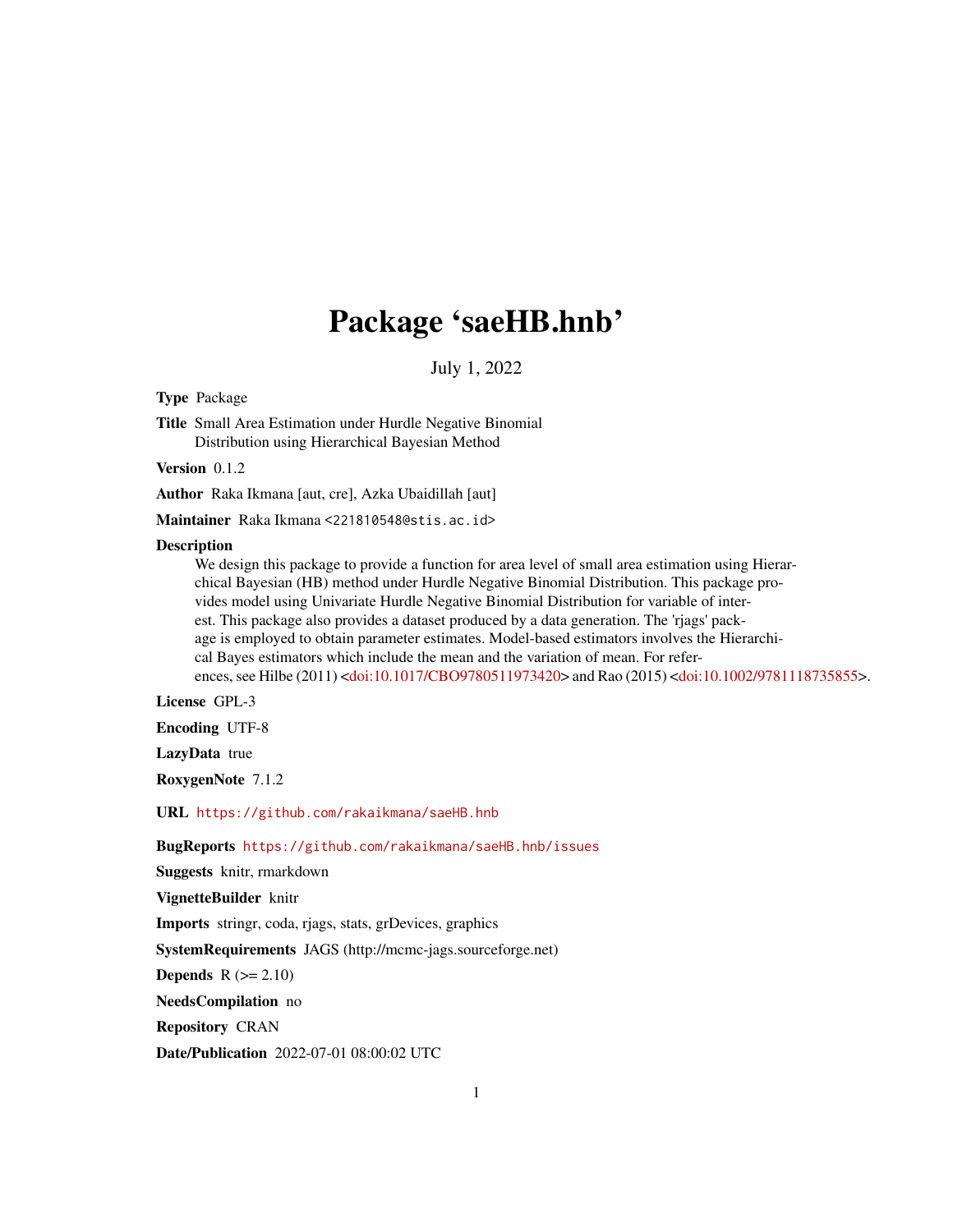# <span id="page-1-0"></span>R topics documented:

| Index |  |  |  |  |  |  |  |  |  |  |  |  |  |  |  |  |  |  |  |
|-------|--|--|--|--|--|--|--|--|--|--|--|--|--|--|--|--|--|--|--|
|       |  |  |  |  |  |  |  |  |  |  |  |  |  |  |  |  |  |  |  |
|       |  |  |  |  |  |  |  |  |  |  |  |  |  |  |  |  |  |  |  |
|       |  |  |  |  |  |  |  |  |  |  |  |  |  |  |  |  |  |  |  |
|       |  |  |  |  |  |  |  |  |  |  |  |  |  |  |  |  |  |  |  |

dataHNB *Synthetics Data for Small Area Estimation using Hierarchical Bayesian Method under Hurdle Negative Binomial Distribution*

#### Description

Dataset to simulate Small Area Estimation using Hierarchical Bayesian Method under Hurdle Negative Binomial Distribution

This data is generated by these following steps:

1. Generate sampling random area effect for non-zero count u with  $u \sim N(\emptyset, 1)$ . The auxiliary variables are generated by  $x1 \sim U(0,1)$  and  $x2 \sim N(0,1)$ . The coefficient parameters for nonzero count variable of interest  $\beta_0$ ,  $\beta_1$ ,  $and \beta_2$  are set with a certain values, we set them equals to 1. Meanwhile, the coefficient parameters for zero count of variable of interest  $\gamma_0$ ,  $\gamma_1$ , and  $\gamma_2$ are set with values  $= 0.5$ .

Set the dispersion parameter  $\alpha$  with a certain value, we set  $\alpha = 1$ .

Calculate the probability of hurdle crossing  $\pi = exp(\gamma_0 + x_1\gamma_1 + x_2\gamma_2)/1+exp(\gamma_0 + x_1\gamma_1 + x_2\gamma_2)$  $x_2\gamma_2$ )

Calculate  $\mu = exp(\beta_0 + x_1\beta_1 + x_2\beta_2 + u)$ 

Generate direct estimate y ~ Hurdle Negative Binomial, with the following parameters :  $\mu$ ,  $\alpha$ ,  $\pi$ 

Calculate the variance of y. Variance of y is obtained using MGF Method.

2. Auxiliary variables x1, x2, direct estimation (y) and variance (vardir) are combined in a dataframe called dataHNB.

#### Usage

data(dataHNB)

#### Format

A data frame with 50 rows and 2 variables:

- y Direct Estimation of y
- x1 Auxiliary variable of x1
- x2 Auxiliary variable of x2
- vardir Sampling Variance of y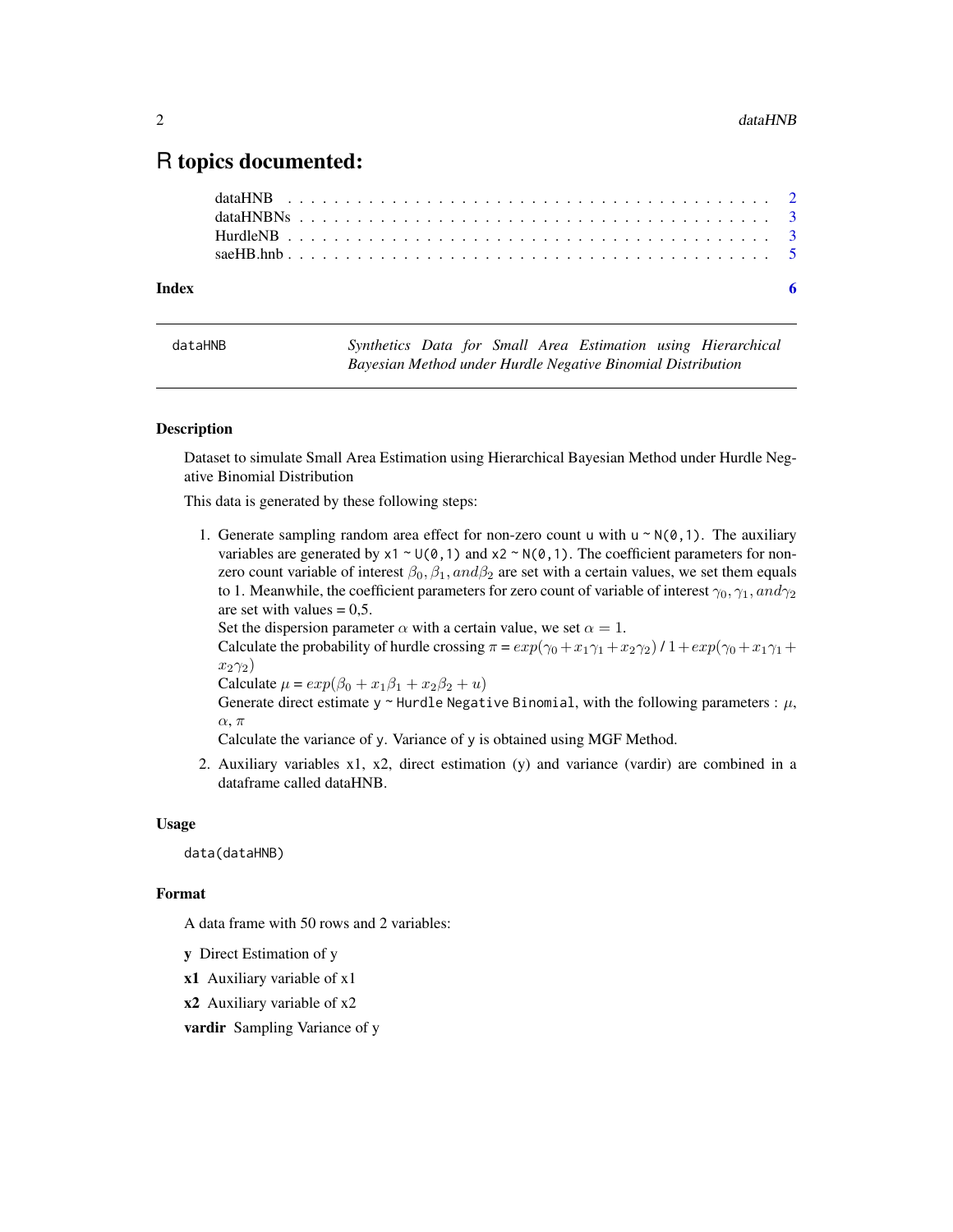<span id="page-2-0"></span>dataHNBNs *Synthetics Data for Small Area Estimation using Hierarchical Bayesian Method under Hurdle Negative Binomial Distribution with non-sampled areas*

#### Description

Dataset to simulate Small Area Estimation using Hierarchical Bayesian Method under Hurdle Negative Binomial Distribution with non-sampled areas

This data contains NA values that indicates no sampled at one or more small areas. It uses the dataHNB with the direct estimates and the related variances in 5 small areas are missing.

#### Usage

data(dataHNBNs)

#### Format

A data frame with 50 rows and 5 variables:

- y Direct Estimation of y
- x1 Auxiliary variable of x1
- x2 Auxiliary variable of x2

vardir Sampling Variance of y

<span id="page-2-1"></span>HurdleNB *Small Area Estimation using Hierarchical Bayesian under Hurdle Negative Binomial Distribution*

#### Description

This function is implemented to variable of interest  $(y)$  that assumed to be a Hurdle Negative Binomial Distribution. The value of variable of interest must be a non-negative data count. This model can be used to handle overdispersion and excess zero in data.

#### Usage

```
HurdleNB(
  formula,
  iter.update = 3,iter.mcmc = 2000,
  coef.nonzero,
  var.coef.nonzero,
  coef.zero,
```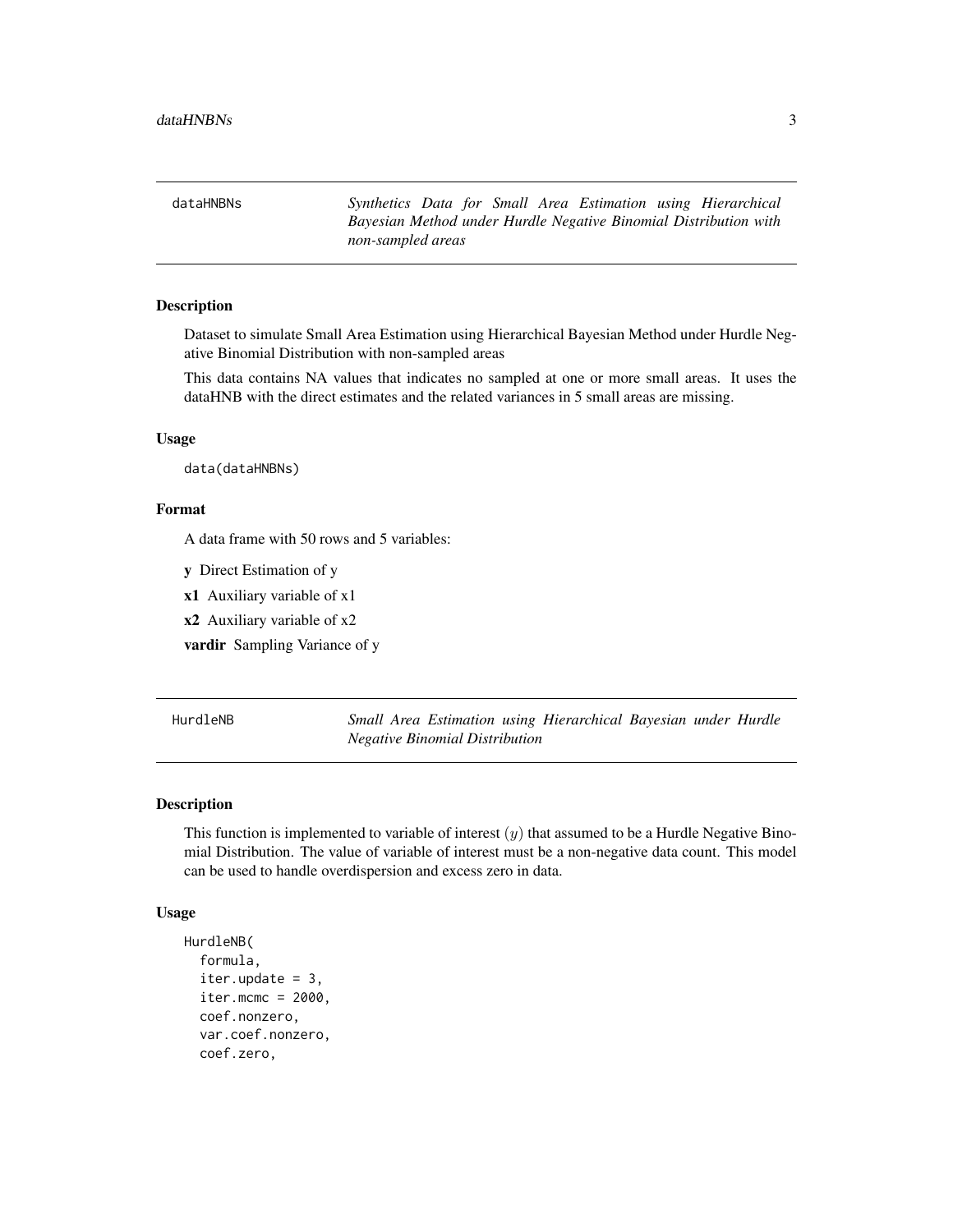```
var.coef.zero,
 thin = 1,
 burn.in = 1000,
 tau.u = 1,data
)
```
# Arguments

| formula                                         | Formula that describe the fitted model                                                                                                                  |  |  |
|-------------------------------------------------|---------------------------------------------------------------------------------------------------------------------------------------------------------|--|--|
| iter.update<br>Number of updates with default 3 |                                                                                                                                                         |  |  |
| iter.mcmc                                       | Number of total iterations per chain with default 2000                                                                                                  |  |  |
| coef.nonzero                                    | Optional vector for the mean of the prior distribution of the model coefficients<br>$(\beta)$ for variable of interest $(y)$ which value is zero count  |  |  |
| var.coef.nonzero                                |                                                                                                                                                         |  |  |
|                                                 | Optional vector of variance of coefficient non-zero count                                                                                               |  |  |
| coef.zero                                       | Optional vector for the mean of the prior distribution of the model coefficients<br>$(\gamma)$ for variable of interest $(y)$ which value is zero count |  |  |
| var.coef.zero                                   | Optional vector for variance of coefficient zero count                                                                                                  |  |  |
| thin                                            | Thinning rate, must be a positive integer with default 1                                                                                                |  |  |
| burn.in                                         | Number of iterations to discard at the beginning with default 1000                                                                                      |  |  |
| tau.u                                           | Variance of random effect area for non-zero count of variable interest with de-<br>fault 1                                                              |  |  |
| data                                            | The data frame                                                                                                                                          |  |  |

### Value

This function returns a list of the following objects:

| Est         | A vector with the values of Small Area mean Estimates using Hierarchical<br>bayesian method |
|-------------|---------------------------------------------------------------------------------------------|
| refVar      | Estimated random effect variances                                                           |
| coefficient | A dataframe with the estimated model coefficient                                            |
| alpha       | Dispersion parameter                                                                        |
| plot        | Trace, Density, Autocorrelation Function Plot of MCMC samples                               |

## Examples

| ##For data without any non-sampled area<br>data(dataHNB) # Load dataset |                                                                                                     |  |  |  |  |  |  |
|-------------------------------------------------------------------------|-----------------------------------------------------------------------------------------------------|--|--|--|--|--|--|
|                                                                         | result $\le$ HurdleNB(y $\sim$ x1 + x2, data = dataHNB)                                             |  |  |  |  |  |  |
| result\$Est<br>result\$refVar<br>result\$coefficient                    | # Small Area mean Estimates<br># Estimated random effect variances<br># Estimated model coefficient |  |  |  |  |  |  |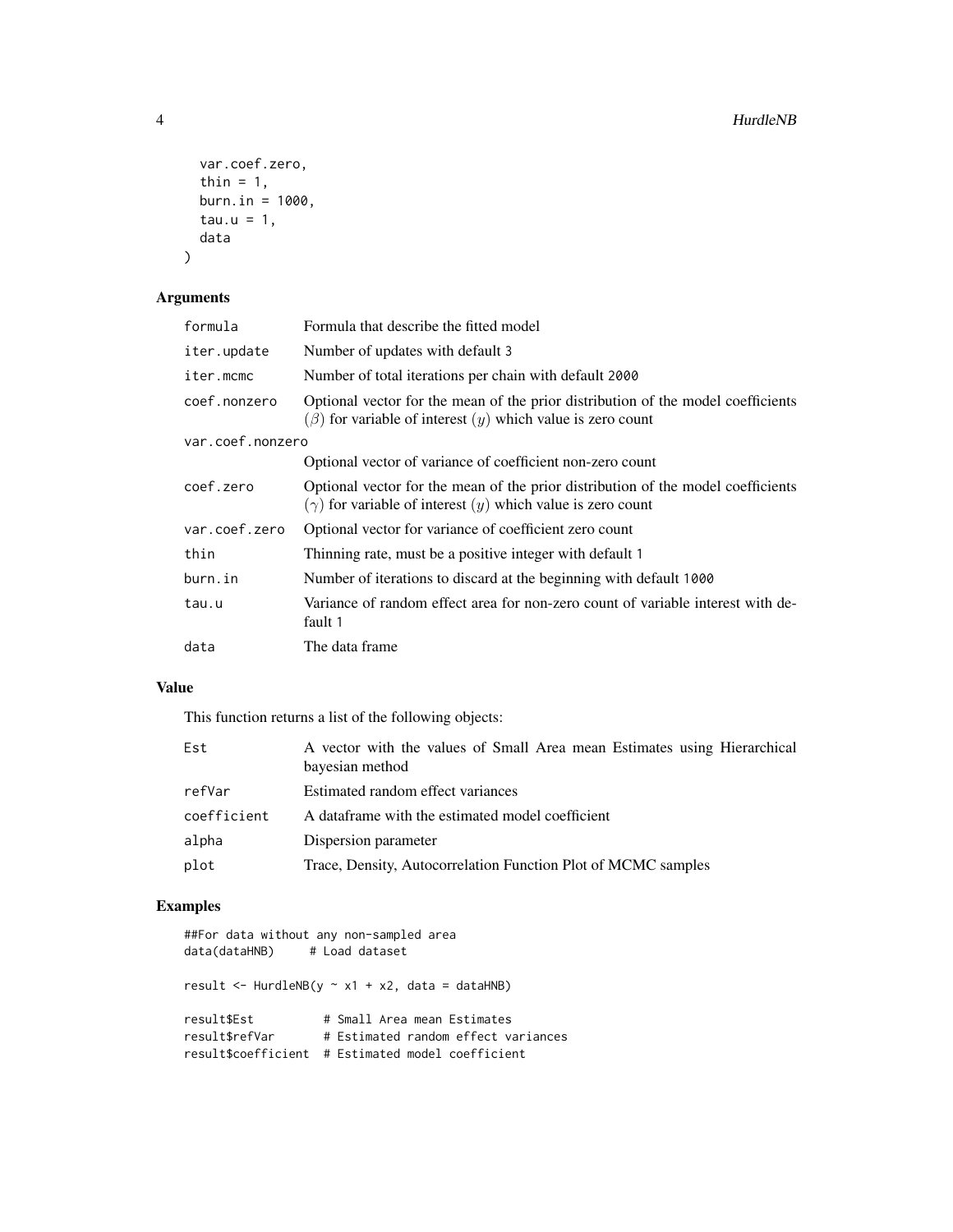#### <span id="page-4-0"></span>saeHB.hnb 5

result\$alpha # Estimated dispersion parameter # Load library 'coda' to execute the plot # autocorr.plot(result\$plot[[3]]) # Generate ACF Plot # plot(result\$plot[[3]]) # Generate Density and Trace plot

## For data with non-sampled area use dataHNBNs

saeHB.hnb *saeHB.hnb : Small Area Estimation under Hurdle Negative Binomial Model using Hierarchical Bayesian Method*

#### **Description**

Provides function and datasets for area level of Small Area Estimation under Hurdle Negative Binomial Model using Hierarchical Bayesian (HB) Method. For the reference, see Rao and Molina (2015), Hilbe (2011), and Andika, et al. (2019)

#### Author(s)

Raka Ikmana, Azka Ubaidillah

Maintainer: Raka Ikmana <221810548@stis.ac.id>

#### Functions

[HurdleNB](#page-2-1) This function gives small area estimator under Hurdle Negative Binomial Model and is implemented to variable of interest (y) that assumed to be a HNB Distribution. The value of variable of interest must be a non-negative data count. This model can be used to handle overdispersion and excess zero in data.

#### Reference

- Rao, J.N.K & Molina. (2015). Small Area Estimation 2nd Edition. New Jersey: John Wiley and Sons, Inc. <doi:10.1002/9781118735855>.
- Hilbe, J. M. (2011). Negative Binomial Regression 2nd Edition. New York : Cambridge University Press. <doi:10.1017/CBO9780511973420>.
- Ntzoufras, I. (2009). Bayesian Modelling Using WinBUGS. New Jersey : John Wiley & Sons, Inc.